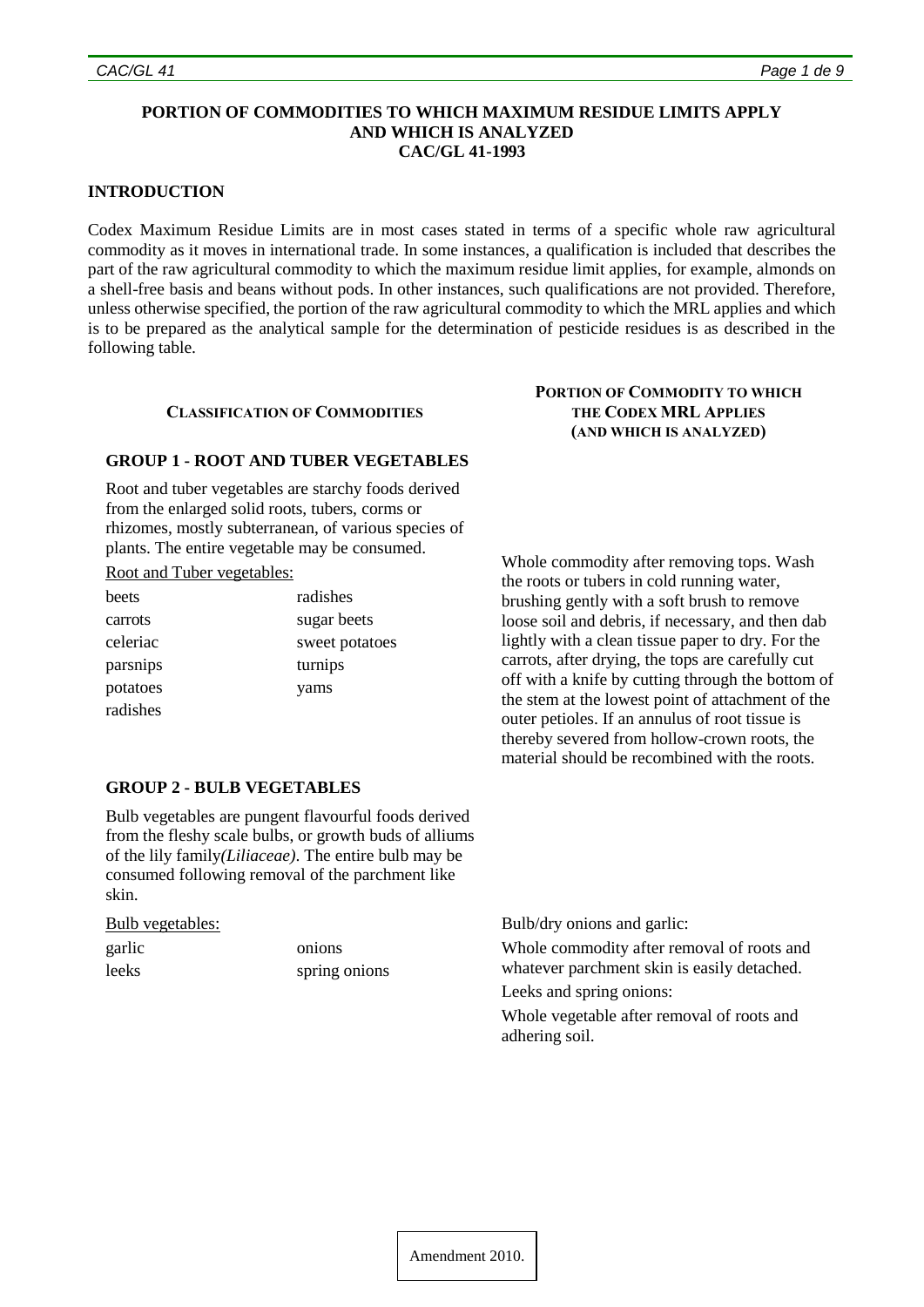## **CLASSIFICATION OF COMMODITIES**

## **PORTION OF COMMODITY TO WHICH THE CODEX MRL APPLIES (AND WHICH IS ANALYZED)**

# **GROUP 3 - LEAFY VEGETABLES (EXCEPT BRASSICA VEGETABLES)**

Leafy vegetables (except Group 4 vegetables) are foods derived from the leaves of a wide variety of edible plants including leafy parts of Group 1 vegetables. The entire leaf may be consumed. Leafy vegetables of the brassica family are grouped separately.

#### Leafy vegetables:

| beet leaves | radish leaves     |
|-------------|-------------------|
| corn salad  | spinach           |
| endive      | sugar beet leaves |
| lettuce     | Swiss chard       |
|             |                   |

Whole commodity after removal of obviously decomposed or withered leaves.

# **GROUP 4 - BRASSICA (COLE) LEAFY VEGETABLES**

Brassica (cole) leafy vegetables are foods derived from the leafy parts, stems and immature influorescenses of plants commonly known and botanically classified as brassicas and also known as cole vegetables. The entire vegetable may be consumed.

## Brassica leafy vegetables:

| broccoli                 | cauliflower    |
|--------------------------|----------------|
| <b>Brussels</b> sproutss | collards       |
| cabbage                  | kales          |
| cabbage, Chinese         | kohlrabi       |
| cabbage, red             | mustard greens |
| cabbage, Savoy           |                |

Whole commodity after removal of obviously decomposed or withered leaves. For cauliflower and headed broccoli analyse Brussels sprouts flower head and stems discarding leaves; for Brussels sprouts analyse "buttons" only.

## **GROUP 5 - STEM VEGETABLES**

Stem vegetables are foods derived from the edible stems or shoots from a variety of plants.

Stem vegetables:

| artichoke | chicory (witloof) |
|-----------|-------------------|
| celery    | rhubarb           |

Whole commodity after removal of obviously decomposed or withered leaves.

Rhubarb and asparagus: stems only.

Celery and asparagus: remove adhering soil (e.g.,by rinsing in running water or by gentle brushing of the dry commodity).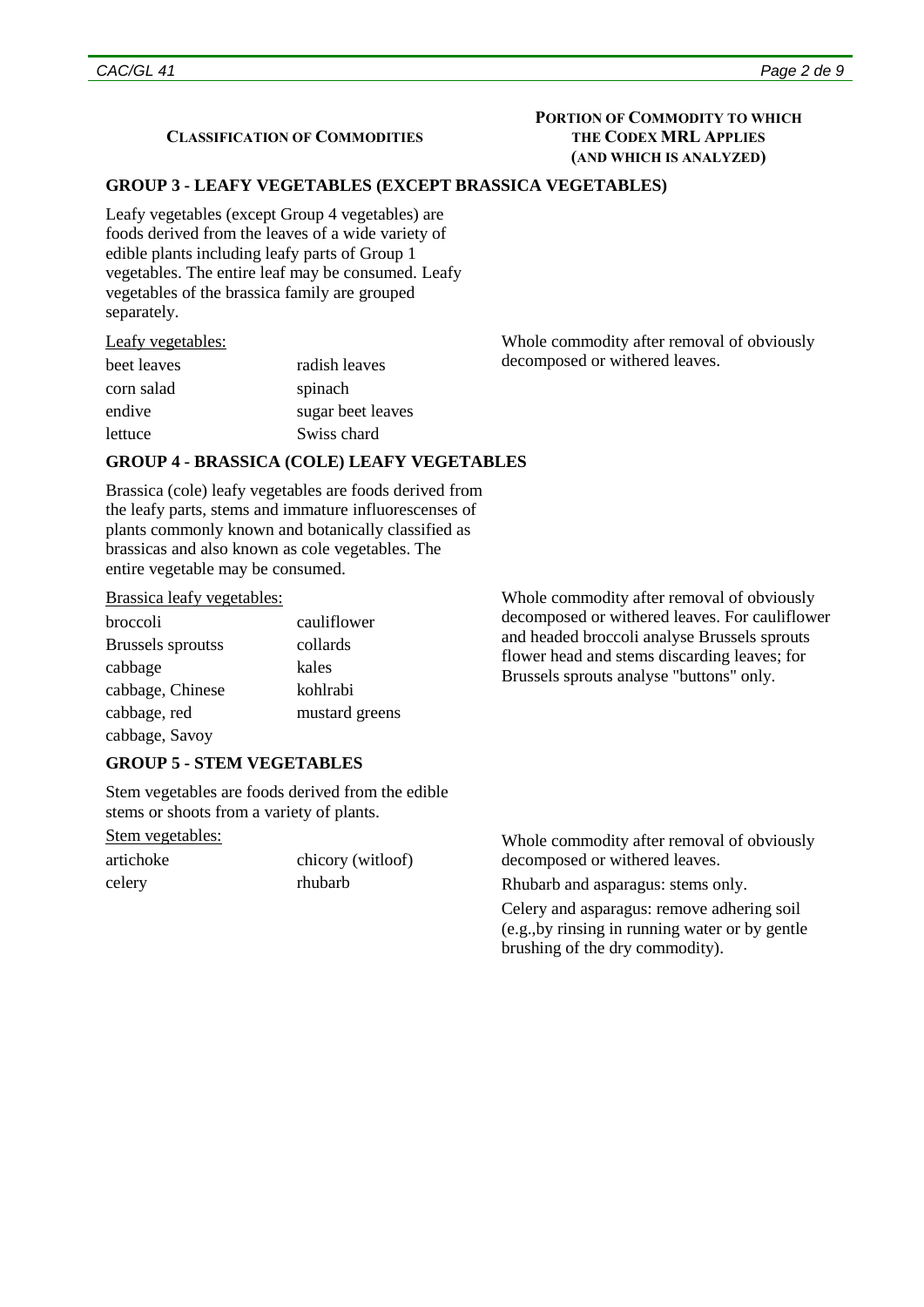## **CLASSIFICATION OF COMMODITIES**

## **GROUP 6 - LEGUME VEGETABLES**

Legume vegetables are derived from the dried or succulent seeds and immature pods or leguminous plants commonly known as beans and peas.

Succulent forms may be consumed as whole pods or as the shelled product. Legume fodder is in Group 18.

#### Legume vegetables:

| navy beans   |
|--------------|
| runner beans |
| snap beans   |
| soybeans     |
| peas         |
| cow peas     |
| sugar peas   |
|              |

## **GROUP 7 - FRUITING VEGETABLES - EDIBLE PEEL**

Fruiting vegetables - edible peel are derived from the immature or mature fruits of various plants, usually annual vines or bushes. The entire fruiting vegetables may be consumed.

## Fruiting vegetables - edible peel:

| cucumber  | pepper        |
|-----------|---------------|
| egg plant | summer squash |
| gherkin   | tomato        |
| okra      |               |

## **GROUP 8 - FRUITING VEGETABLES - INEDIBLE PEEL**

Fruiting vegetables - inedible peel are derived from the immature or mature fruits of various plants, usually annual vines or bushes. Edible portion is protected by skin, peel or husk which is removed or discarded before consumption.

Fruiting vegetables - inedible peel:

| cantaloupe | squash        |
|------------|---------------|
| melon      | watermelon    |
| pumpkin    | winter squash |

Whole commodity after removal of stems.

# **GROUP 9 - CITRUS FRUITS**

Citrus fruits are produced by trees of the rue family and characterized by aromatic oily peels, globular form, and interior segments of juice filled vesicles. The fruit is fully exposed to pesticides during the growing season. The fruit pulp may be consumed in succulent form and as a beverage.

The entire fruit may be used for preserving.

Citrus fruits: Whole commodity.

Whole commodity.

Whole commodity after removal of stems.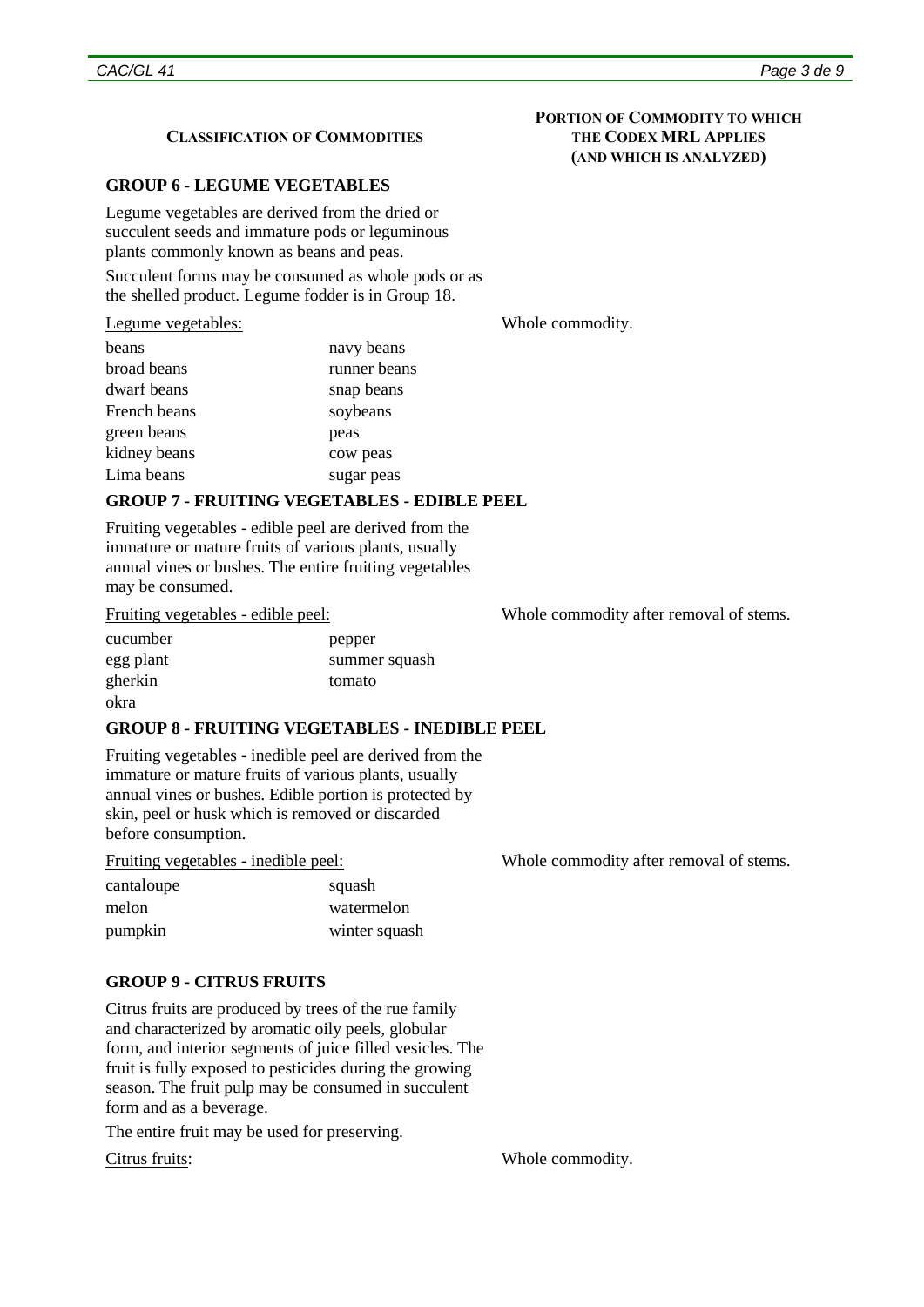## **CLASSIFICATION OF COMMODITIES**

## **GROUP 10 - POME FRUITS**

Pome fruits are produced by trees related to the *genus pyrus* of the rose family (*Rosaceae*). They are characterized by fleshy tissue surrounding a core consisting of parchment like carpels enclosing the seed. The entire fruit, excepting the core, may be consumed in the succulent form or after processing.

## Pome fruits:

apple quince

pear

## **GROUP 11 - STONE FRUITS**

Stone fruits are produced by trees related to the *genus prunus* of the rose family (*Rosaceae*) characterized by fleshy tissue surrounding a single hard shelled seed. The entire fruit, except seed, may be consumed in a succulent or processed form.

## Stone fruits:

| apricots       | nectarines |
|----------------|------------|
| cherries       | peaches    |
| sour cherries  | plums      |
| sweet cherries |            |

## **GROUP 12 - SMALL FRUITS AND BERRIES**

Small fruits and berries are derived from a variety of plants having fruit characterized by a high surfaceweight ratio. The entire fruit, often including seed, may be consumed in a succulent orprocessed form.

## Small fruits and berries:

| blackberries  | gooseberries |
|---------------|--------------|
| blueberries   | grapes       |
| boysenberries | loganberries |
| cranberries   | raspberries  |
| currants      | strawberries |
| dewberries    |              |

Whole commodity after removal of stems.

Whole commodity after removal of stems and stones but the residue calculated and expressed on the whole commodity without stem

Whole commodity after removal of caps and stems. Currants: fruit with stems.

# **GROUP 13 - ASSORTED FRUITS - EDIBLE PEEL**

Assorted fruits - edible peel are derived from the immature or mature fruits of a variety of plants, usually shrubs or trees from tropical or subtropical regions. The whole fruit may be consumed in a succulent or processed form.

Assorted fruits - edible peel: dates olives

figs

Dates and olives: whole commodity after removal of stems and stones but residue calculated and expressed on the whole fruit. Figs: Whole commodity.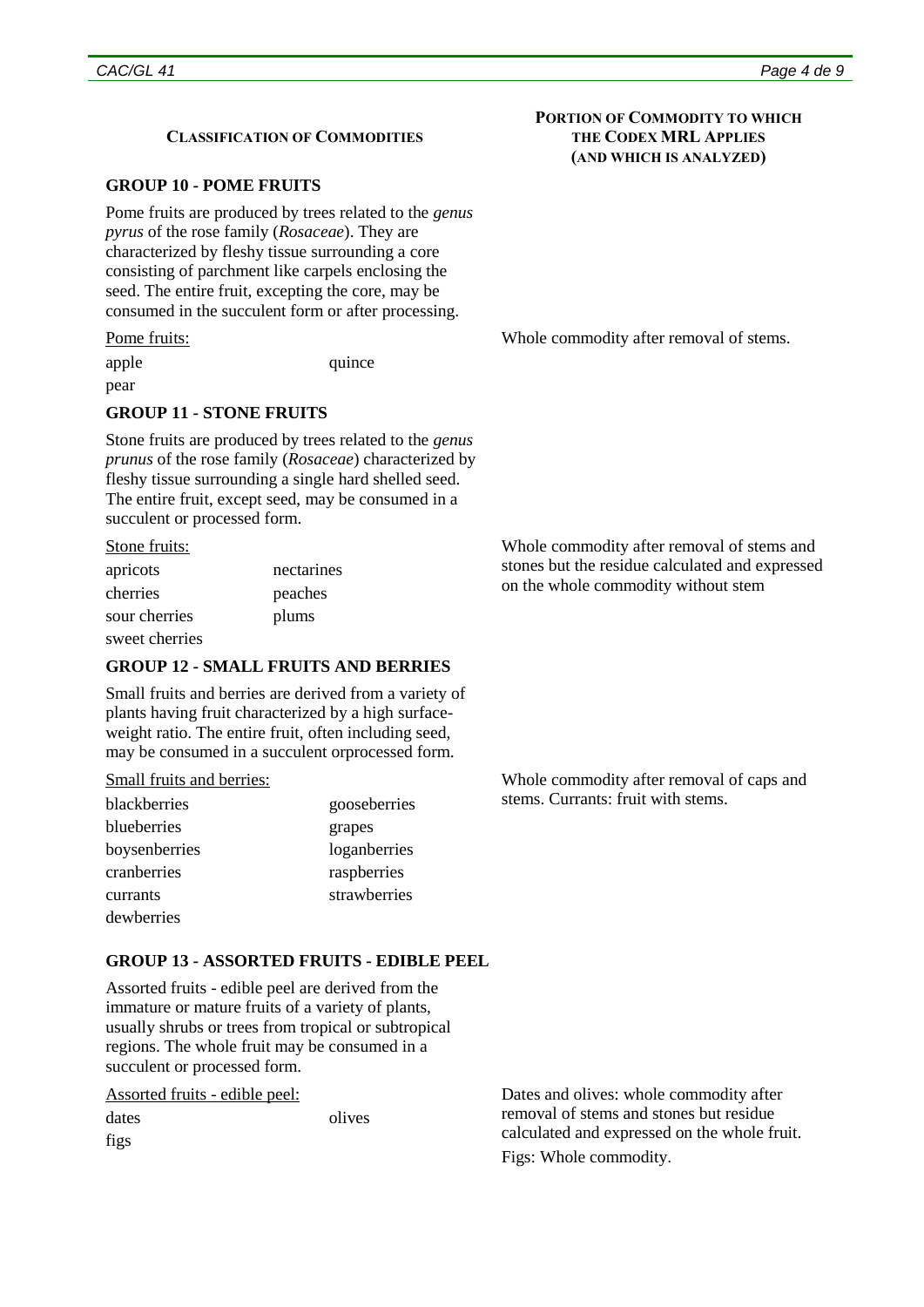## **CLASSIFICATION OF COMMODITIES**

## **GROUP 14 - ASSORTED FRUITS - INEDIBLE PEEL**

Assorted fruits - inedible peel are derived from the immature or mature fruits of different kinds of plants, usually shrubs or trees from tropical or subtropical regions. Edible portion is protected by skin, peel or husk. Fruit may be consumed in a fresh or processed form.

Assorted fruits - inedible peel:

| avocados   | mangoes        |
|------------|----------------|
| bananas    | papayas        |
| guavas     | passion fruits |
| kiwi fruit | pineapples     |

**GROUP 15 - CEREAL GRAINS**

Cereal grains are derived from the clusters of starchy seeds produced by a variety of plants primarily of the grass family (*Gramineae*). Husks are removed before consumption.

#### Cereal grains:

| barley | rye        |
|--------|------------|
| maize  | sorghum    |
| oats   | sweet corn |
| rice   | wheat      |

# **GROUP 16 - STALK AND STEM CROPS**

Stalk and stem crops are various kinds of plants, mostly of the grass family (*Gramineae*) cultivated extensively as animal feed and for the production of sugar. Stems and stalks used for animal feeds are consumed as succulent forage, silage, or as dried fodder or hay. Sugar crops are processed.

Stalk and stem crops:

| barley fodder and straw | maize fodder   |
|-------------------------|----------------|
| grass fodders           | sorghum fodder |

# **GROUP 17 - LEGUME OILSEEDS**

Legume oilseeds are mature seeds from legumes cultivated for processing into edible vegetable oil or for direct use as human food.

Legume oilseeds:

peanuts

Whole commodity unless qualified.

Pineapples: after removal of crown.

Avocado and mangoes: whole commodity after removal of stone but calculated on whole fruit.

Bananas: after removal of crown tissues and stalks.

Whole commodity.

Fresh corn and sweet corn: kernels plus cob without husk.

Whole commodity.

Whole kernel after removal of shell.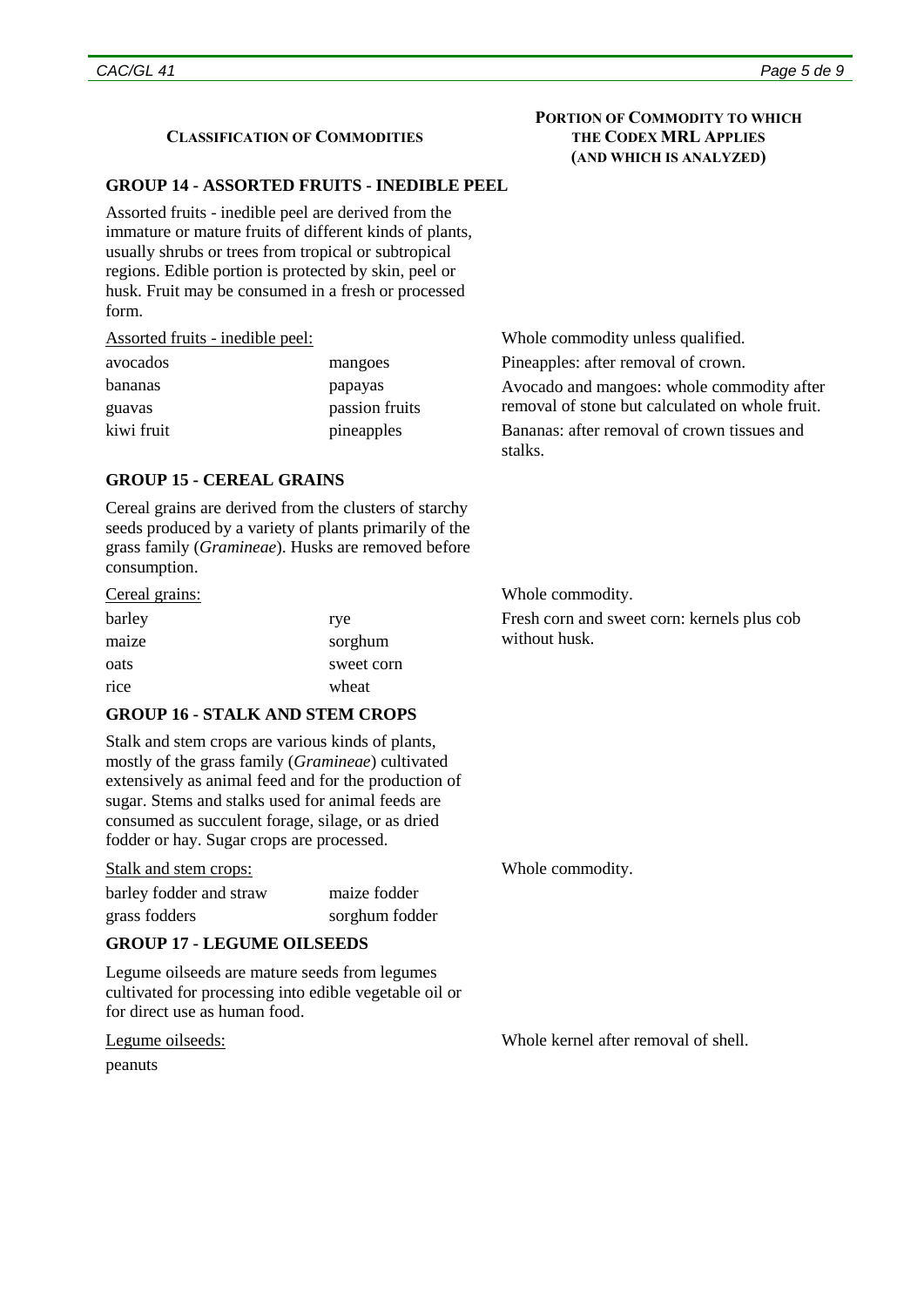## **CLASSIFICATION OF COMMODITIES**

## **GROUP 18 - LEGUME ANIMAL FEEDS**

Legume animal feeds are various species of legumes used for animal forage, grazing, fodder, hay or silage with or without seed. Legume animal feeds are consumed as succulent forage or as dried fodder or hay.

### Legume and animal feeds:

| alfalfa fodder | peanut fodder  |
|----------------|----------------|
| bean fodder    | pea fodder     |
| clover fodder  | soybean fodder |

## **GROUP 19 - TREE NUTS**

Tree nuts are the seed of a variety of trees and shrubs which are characterized by a hard inedible shell enclosing an oil seed. The edible portion of the nut is consumed in succulent, dried or processed forms.

| Tree nuts: |                |
|------------|----------------|
| almonds    | macadamia nuts |
| chestnuts  | pecans         |
| filberts   | walnuts        |

## **GROUP 20 - OILSEED**

Oilseed consists of the seed from a variety of plants used in the production of edible vegetable oils. Some important vegetable oilseeds are byproducts of fibre or fruit crops.

## Oilseed:

cottonseed safflowerseed linseed sunflowerseed rapeseed

## **GROUP 21 - TROPICAL SEEDS**

Tropical seeds consist of the seed from several tropical and semitropical trees and shrubs mostly used in the production of beverages and confections. Tropical seeds are consumed after processing.

| Tropical seeds: |              | Whole commodity. |
|-----------------|--------------|------------------|
| cacao beans     | coffee beans |                  |

# **GROUP 22 – HERBS**

Herbs consist of leaves, stems and roots from a variety of herbaceous plants used in relatively small amounts to flavour other foods. They are consumed in succulent or dried forms as components of other foods.

Whole commodity.

Whole commodity after removal of shell. Chestnuts: whole in skin.

Herbs: Whole commodity.

Whole commodity.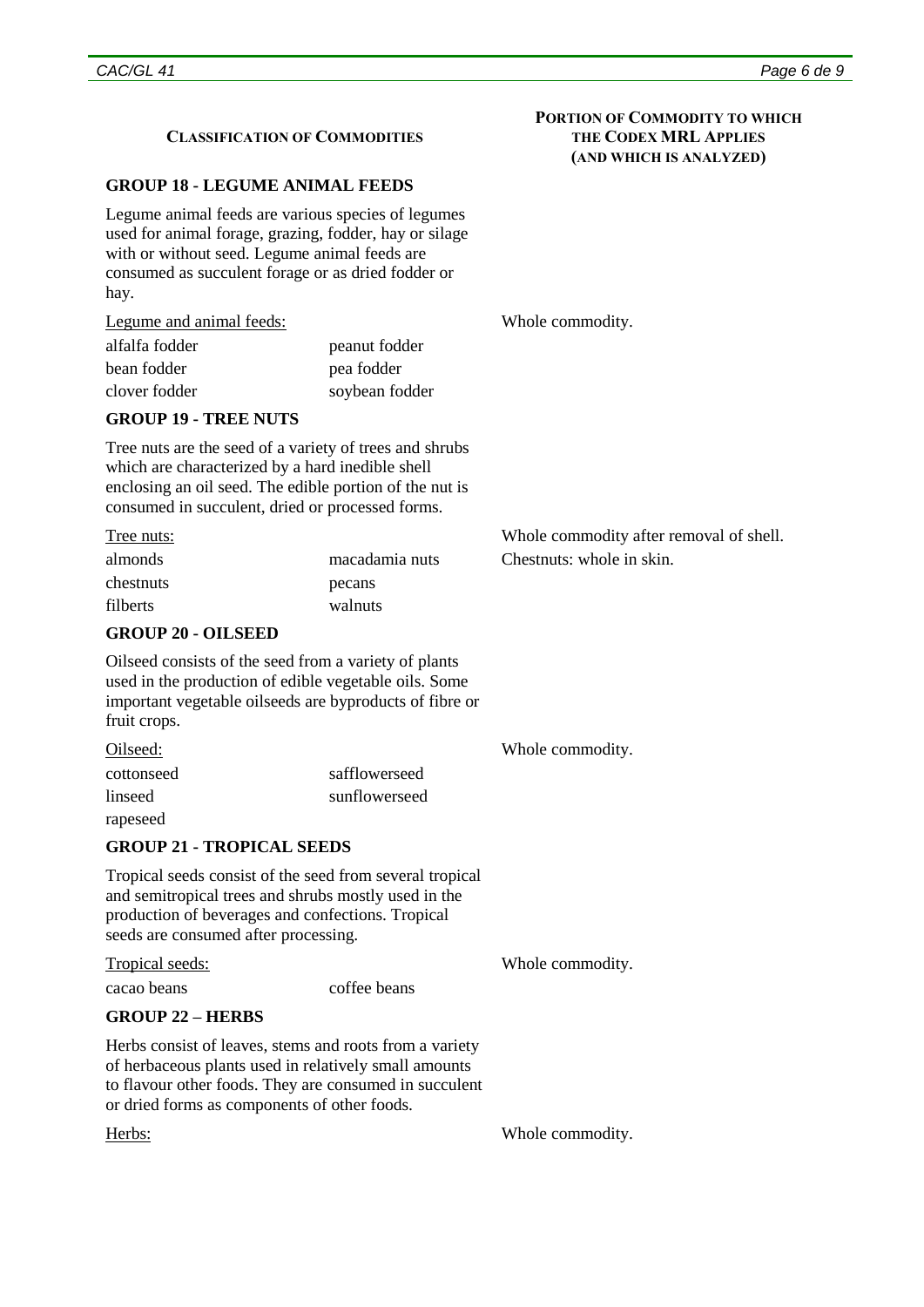Spices consist of aromatic seeds, roots, fruits and berries from a variety of plants used in relatively small amount to flavour other foods. They are consumed primarily in the dried form as components of other foods.

**CLASSIFICATION OF COMMODITIES**

# **GROUP 24 – TEAS**

**GROUP 23 – SPICES**

Teas are derived from the leaves of several plants, but principally *Camellia sinensis*. They are used in the preparation of infusions for consumption as stimulating beverages. They are consumed as extracts of the dried or processed product.

# **GROUP 25 – MEATS**

Meats are the muscular tissue, including adhering fatty tissue from animal carcasses prepared for wholesale distribution. The entire product may be consumed.

## Meats:

carcass meat (and carcass fat) carcass meat of cattle carcass meat of goats carcass meat of horses carcass meat of pigs carcass meat of sheep

# **GROUP 26 - ANIMAL FATS**

Animal fats are the rendered or extracted fat from the fatty tissue of animals. The entire product may be consumed.

Animal fats:

pig fat

<u>.</u>

cattle fat sheep fat

Spices: Whole commodity.

Teas: Whole commodity.

Whole commodity. (For fat soluble pesticides a portion of carcass fat is analyzed and MRLs apply to carcass  $fat)^1$ 

Whole commodity.

<sup>&</sup>lt;sup>1</sup> For milk and milk products regarding fat soluble pesticides see Recommended Methods of Sampling for the Determination of Pesticide Residues for compliance with MRLs (CAC/GL 33-1999) and also Report of the JMPR 2004, "Section 2.7 Revisited: MRLs for fat-soluble pesticides in milk and milk products", pages 24-25.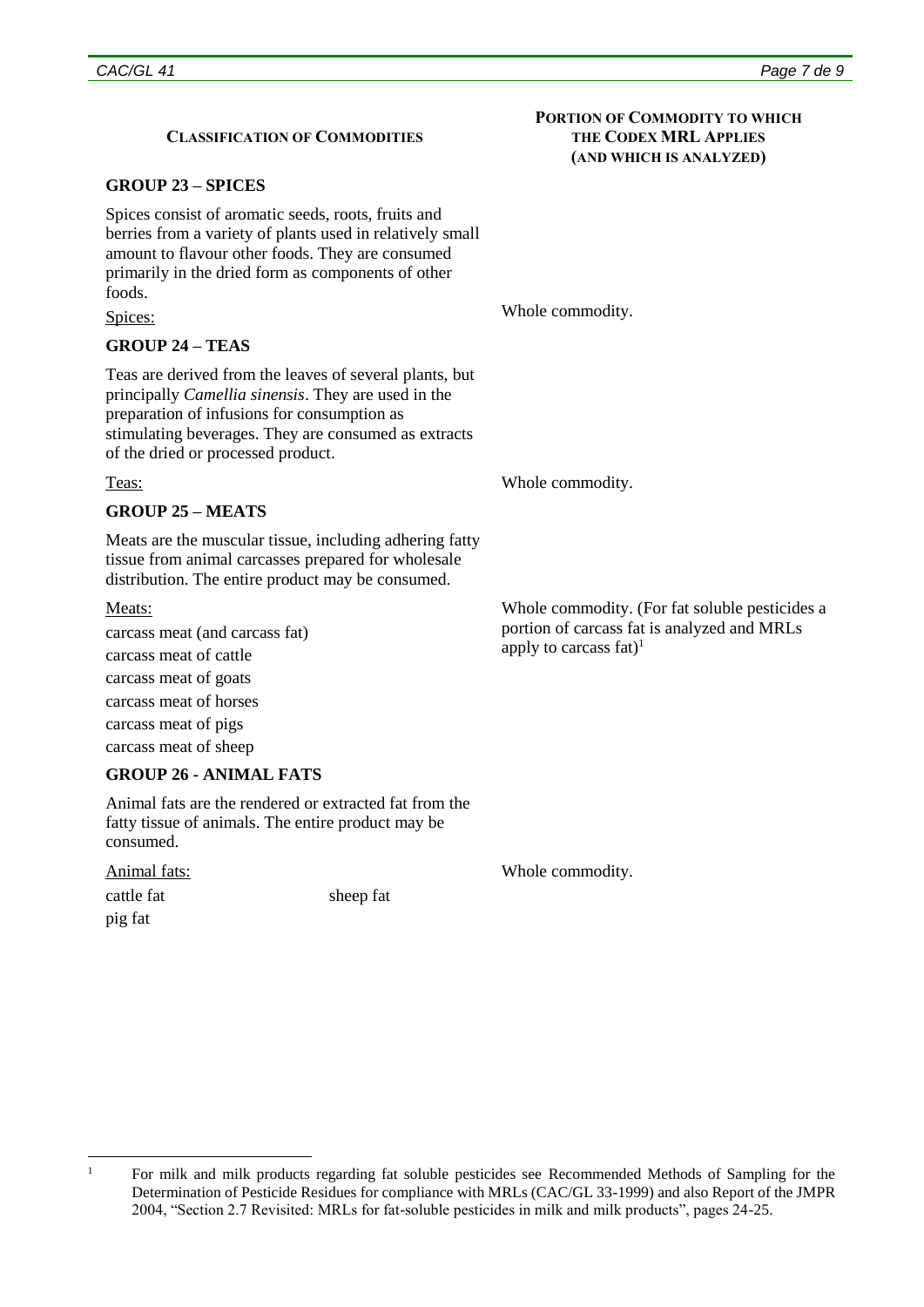| <b>CLASSIFICATION OF COMMODITIES</b>                                                                                                                                               | PORTION OF COMMODITY TO WHICH<br>THE CODEX MRL APPLIES<br>(AND WHICH IS ANALYZED)                                       |
|------------------------------------------------------------------------------------------------------------------------------------------------------------------------------------|-------------------------------------------------------------------------------------------------------------------------|
| <b>GROUP 27 - MEAT BYPRODUCTS</b>                                                                                                                                                  |                                                                                                                         |
| Meat byproducts are edible tissues and organs, other<br>than meat and animal fat, from slaughtered animals as<br>prepared for wholesale distribution.                              |                                                                                                                         |
| Examples: liver, kidney, tongue, heart. The entire<br>product may be consumed.                                                                                                     |                                                                                                                         |
| <u>Meat byproducts (such as liver, kidney, etc.):</u><br>cattle meat byproducts<br>goat meat byproducts<br>pig meat byproducts<br>sheep meat byproducts                            | Whole commodity.                                                                                                        |
| <b>GROUP 28 - MILKS</b>                                                                                                                                                            |                                                                                                                         |
| Milks are the mammary secretion of various species of<br>lactating herbivorous ruminant animals, usually<br>domesticated. The entire product may be consumed.                      |                                                                                                                         |
| $Milks:$ <sup>2</sup>                                                                                                                                                              | Whole commodity.                                                                                                        |
| <b>GROUP 29 - MILK FATS</b>                                                                                                                                                        |                                                                                                                         |
| Milk fats are the rendered or extracted fats from milk.                                                                                                                            |                                                                                                                         |
| Milk fats:                                                                                                                                                                         | Whole commodity.                                                                                                        |
| <b>GROUP 30 - POULTRY MEATS</b>                                                                                                                                                    |                                                                                                                         |
| Poultry meats are the muscular tissues including<br>adhering fat and skin from poultry carcasses as<br>prepared for wholesale distribution. The entire product<br>may be consumed. |                                                                                                                         |
| <b>Poultry Meats:</b>                                                                                                                                                              | Whole commodity. (For fat soluble pesticides a<br>portion of carcase fat is analyzed and MRLs<br>apply to carcase fat). |
|                                                                                                                                                                                    |                                                                                                                         |

**GROUP 31 - POULTRY FATS**

Poultry fats are the rendered or extracted fats from fatty tissues of poultry. The entire product may be consumed.

Poultry fats: Whole commodity.

 $\sqrt{2}$ <sup>2</sup> For milk and milk products regarding fat soluble pesticides see Recommended Methods of Sampling for the Determination of Pesticide Residues for compliance with MRLs (CAC/GL 33-1999) and also Report of the JMPR 2004, "Section 2.7 Revisited: MRLs for fat-soluble pesticides in milk and milk products", pages 24-25.